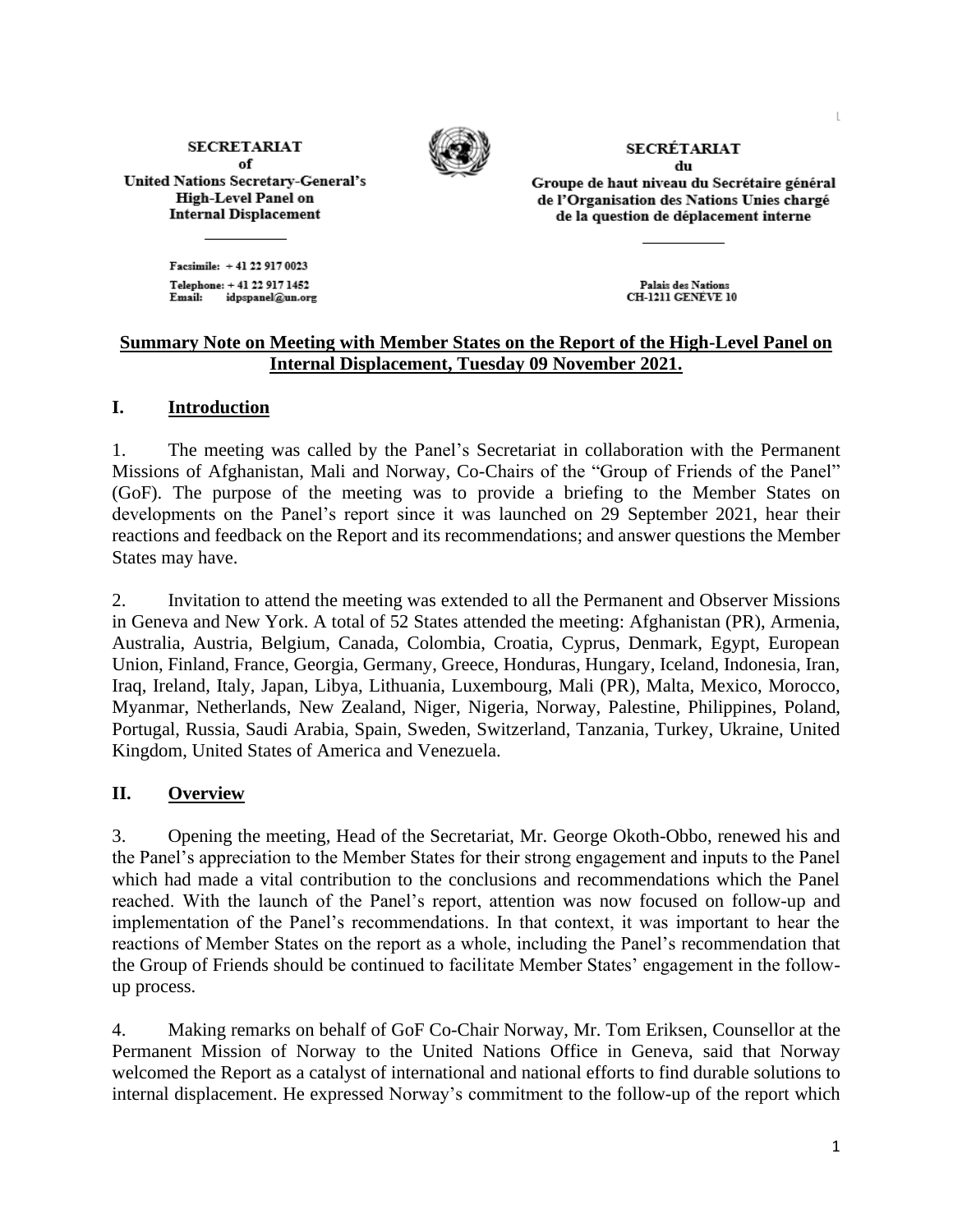he said was still in the course of being reviewed by the Capital which would provide Norway's comprehensive reaction shortly.

5. Ms. Greta Zeender, Head of Research and Outcomes in the Secretariat, then provided an overview of the Panel's key recommendations and an update on developments that had taken place so far and/or were in motion since the report was submitted to the Secretary-General. Among the latter, she highlighted that the Secretary-General has called a meeting of the leadership of the United Nations which will take place before the end of the year to decide an overall Plan of Action and mechanism for follow-up of the report and its recommendations. The presentation provided by Ms. Zeender is attached to this note.

- 6. Speaking to the presentation by the Secretariat and the Report as a whole:
	- i. Many States indicated that their Capitals are still studying the Report and they would thus revert back with more comprehensive reaction at a later time.
	- ii. All however commended the work of the Panel and welcomed its comprehensive findings and recommendations. They reiterated the importance of national political will and responsibility as fundamental in addressing the issue of internal displacement and the plight of the internally displaced persons (IDPs).
- iii. In this connection, strong support was voiced for the Report's focus on nationally owned solutions; the importance to recognize IDPs as citizens of their countries with rights and agency; the shift called for by the Panel towards a development approach linked to addressing the root causes of displacement, peace, disaster risk reduction and climate change action; the essential role of local communities and civil society; and the importance of financing, capacity and reliable data.
- iv. One State emphasized that together with national responsibility and leadership, it was also important to have global solidarity, partnership and complementarity to address this issue as effectively as possible.
- v. Four States voiced their support for the Panel's recommendation to establish a Special Representative of the Secretary-General (SRSG) on Solutions to Internal Displacement, highlighting the importance of this role to "promote coherence and complementarity among UN agencies," "serve as a focal point for Member States," and help "place the issue of IDPs as a priority."
- vi. On the other hand, one delegation said that his Government remained unconvinced that the "proliferation of bureaucracy is not the most effective solution." Another expressed preference to "build on existing capacities" rather than set up new systems.
- vii. A delegation supported the annual State of Solutions to Internal Displacement report proposed by the Panel saying that it would prove valuable in monitoring actions and progress on solutions.
- viii. On the Panel's recommendations for the establishment of a dedicated financing mechanism (Global Fund) for solutions there were different views, with two delegations expressing support (one saying, "having dedicated funding to address solutions is important") while another two were hesitant, with one stating that "there are already a number of funding mechanisms and a new one may not necessarily add value."
- ix. Turning to follow-up of the Panel's report and its recommendations, all delegations that took the floor reaffirmed their commitment to follow-up the Panel's report and recommendations and to continue their engagement at global level.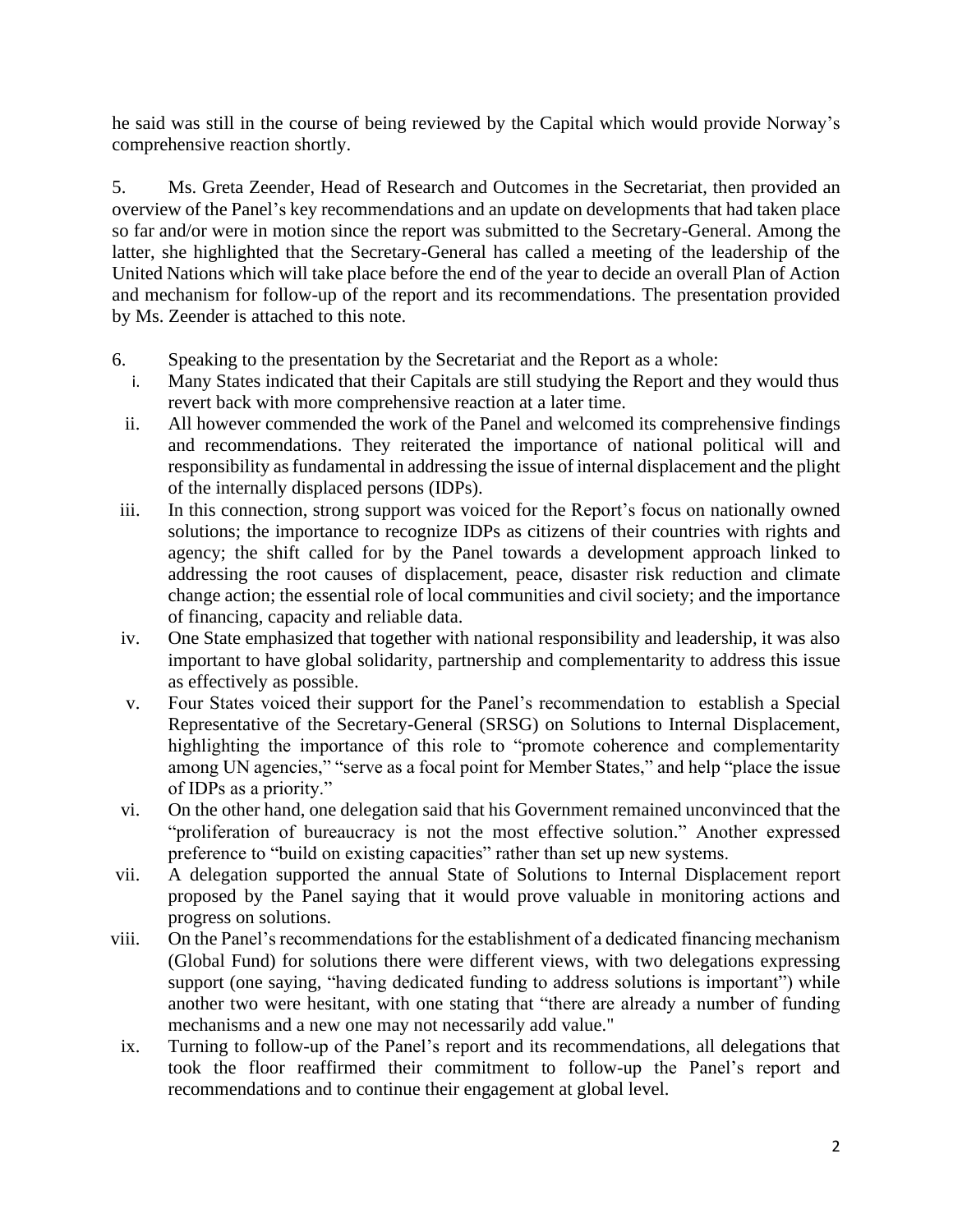- x. The overarching need to sustain the momentum and ensure robust follow-up was underscored, with one delegation stressing that "swift implementation is key" and another stating that "it is time that, as States, we should come together, take responsibility and urge the Secretary-General to create practical follow-up and implementation mechanisms for this report… This is a silent crisis that has been neglected for too long."
- xi. One delegation emphasized the need for follow-up mechanisms owned by national governments, in particular those who have demonstrated political will in driving forward recommendations in the vein of what the Panel is recommending. Another stressed the importance of a tailored approach that would allow concentration on individual contexts.
- xii. Several speakers expressed interest in the Plan of Action and mechanism for follow-up that the Secretary-General is developing and said they looked forward to being consulted accordingly.
- xiii. One delegation echoed the Panel's recommendation on convening a high-level event on internal displacement in which States and other actors can make concrete commitments on the next steps and another said that a high-level meeting was "of interest."
- xiv. The majority of delegations who spoke on the issue expressed support for either continuing the Group of Friends or establishing a comparable platform that would allow States to engage systematically in the follow-up action on internal displacement. The importance of establishing regional dialogues for the same purpose was at the same time also emphasized.

## **III. Close of meeting; action points**

7. As the meeting came to a close, Ambassador Issa Konfourou, speaking on behalf of GoF Co-Chair Mali, said that that the Panel had "met our expectations." He described the Panel's report as an "important development" for all countries impacted by internal displacement and highlighted, in particular: (i) the priority placed on driving solutions forward; (ii) the need to institute a development – approach for these solutions; (iii) the recognition of IDPs as citizens; (iv) the importance of political will and national responsibility of Governments; and (iv) the importance of global solidarity. He urged Member States to act "beyond reactions" and implement relevant recommendations at the national level. To this end, he echoed the report's call for national discussions at all levels of Governments including municipalities, civil society and IDPs themselves to work on ways forward. At global level, he expressed support for a mechanism in which States and other stakeholders can continue dialogue and, in this respect, expressed support for both discussions held at regional level and a global High-Level event as recommended by the Panel. On the Group of Friends, he reiterated Mali's readiness to continue to serve as Co-Chair of Group and also that he would be equally delighted if other Member States were to step forward.

8. Closing the meeting, the Head of Secretariat thanked the Permanent Missions for having attended the meeting with such an impressive quorum. He reiterated that this was yet another of the information-sharing, feedback and follow-up consultations that the Secretariat was undertaking with the Member States and would continue to do so. Resuming specific action points:

- i. He assured the representatives that the feedback they had provided and suggestions they had made would be drawn to the attention of the Executive Office of the Secretary-General.
- ii. All States that had made statements were requested to share the written version of those statements with the Secretariat (at email address: *idpspanel@un.org*).